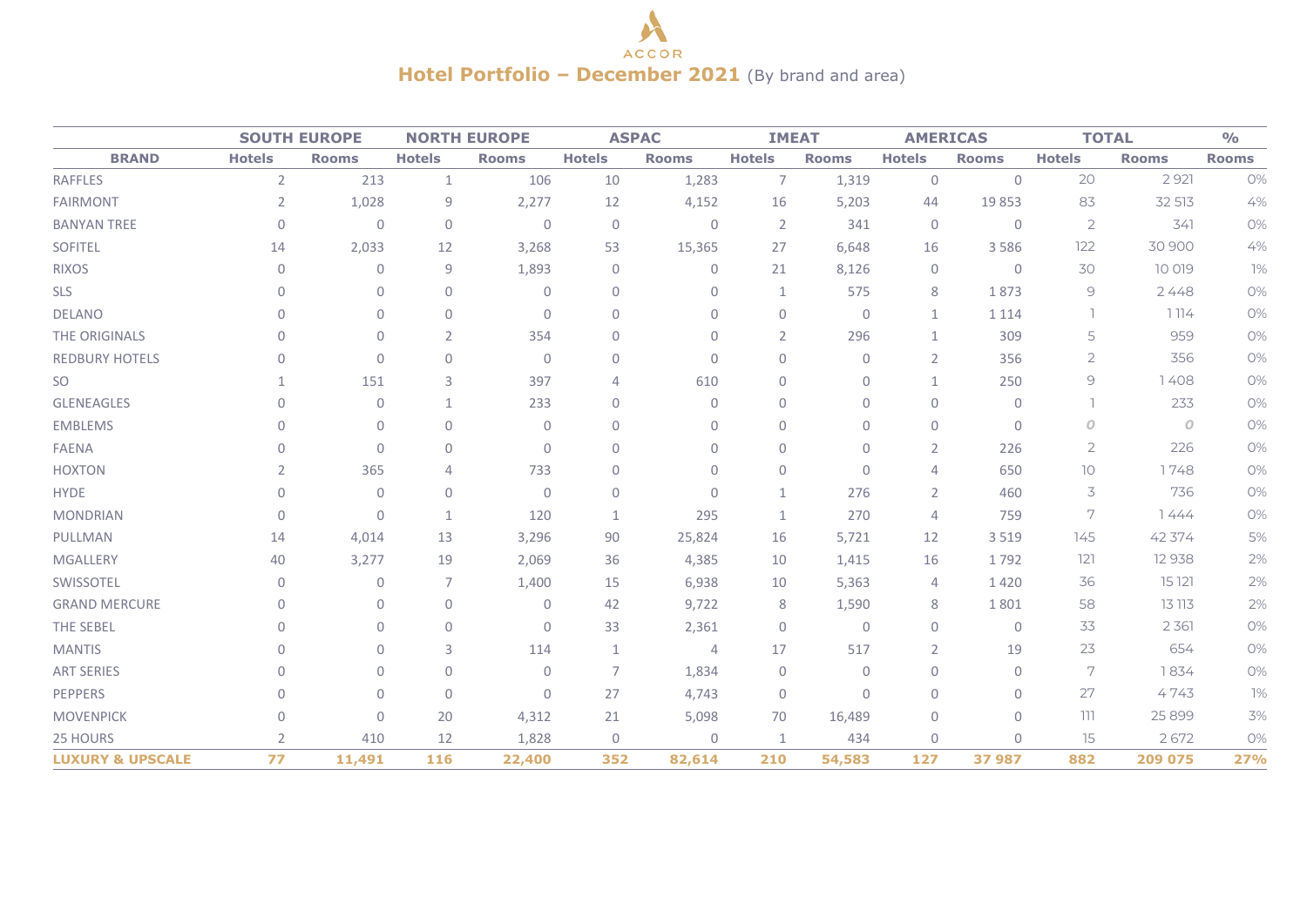

| <b>NOVOTEL</b>        | 143          | 20,735       | 127            | 24,653       | 144          | 36,851       | 61             | 12,412       | 49             | 9,301        | 524            | 103,952 | 13%          |
|-----------------------|--------------|--------------|----------------|--------------|--------------|--------------|----------------|--------------|----------------|--------------|----------------|---------|--------------|
| <b>NOVOTEL SUITES</b> | 22           | 2,458        | -7             | 1,040        | 3            | 439          | 3              | 383          | $\mathbf 0$    | $\mathbf{0}$ | 35             | 4,320   | 1%           |
| <b>MERCURE</b>        | 308          | 30,038       | 277            | 36,590       | 223          | 38,692       | 31             | 5,601        | 60             | 8,086        | 899            | 119,007 | 15%          |
| <b>ADAGIO</b>         | 40           | 4,471        | 20             | 2,304        | $\Omega$     | $\Omega$     | 9              | 1,432        | 5              | 541          | 74             | 8,748   | 1%           |
| <b>MANTRA</b>         | $\mathbf{0}$ | $\mathbf{0}$ | $\mathbf{0}$   | $\mathbf 0$  | 76           | 13,686       | 0              | 0            | 1              | 1,177        | 77             | 14,863  | 2%           |
| <b>MAMA SHELTER</b>   | 8            | 1,198        | $\overline{4}$ | 702          | $\Omega$     | $\mathbf{0}$ | $\Omega$       | $\Omega$     | $\mathbf{3}$   | 248          | 15             | 2,148   | 0%           |
| <b>TRIBE</b>          | 2            | 149          | 1              | 83           |              | 126          | 0              | $\mathbf{0}$ | $\mathbf 0$    | $\mathbf{0}$ | 4              | 358     | 0%           |
| <b>MIDSCALE</b>       | 523          | 59,049       | 436            | 65,372       | 447          | 89,794       | 104            | 19,828       | 118            | 19,353       | 1,628          | 253,396 | 33%          |
| <b>NO BRAND</b>       | 9            | 637          | 6              | 459          | 22           | 3,363        | $\overline{7}$ | 1,101        | 1              | 323          | 45             | 5,883   | 1%           |
| <b>MULTIBRAND</b>     | 9            | 637          | 6              | 459          | 22           | 3,363        | $\mathbf{z}$   | 1,101        | 1              | 323          | 45             | 5,883   | $1\%$        |
| <b>IBIS</b>           | 453          | 41,717       | 283            | 39,921       | 263          | 35,874       | 80             | 14,468       | 180            | 26,447       | 1,259          | 158,427 | 20%          |
| <b>IBIS STYLES</b>    | 266          | 19,955       | 135            | 14,642       | 130          | 19,387       | 14             | 2,658        | 49             | 6,506        | 594            | 63,148  | 8%           |
| <b>IBIS BUDGET</b>    | 383          | 30,308       | 159            | 18,349       | 48           | 5,620        | 4              | 484          | 64             | 11,510       | 658            | 66,271  | 9%           |
| <b>ADAGIO ACCESS</b>  | 43           | 4,379        | 5              | 668          | $\Omega$     | $\Omega$     | 0              | $\Omega$     | $\mathbf 0$    | $\mathbf{0}$ | 48             | 5,047   | 1%           |
| HOTELF1               | 147          | 11,391       | $\mathbf{0}$   | $\mathbf{0}$ | $\Omega$     | $\mathbf{0}$ | 0              | 0            | $\overline{0}$ | $\mathbf{0}$ | 147            | 11,391  | 1%           |
| JO & JOE              | 3            | 780          | $\mathbf{1}$   | 115          | $\Omega$     | $\Omega$     | $\Omega$       | 0            | $\mathbf{0}$   | $\Omega$     | $\overline{4}$ | 895     | 0%           |
| <b>BREAKFREE</b>      | $\mathbf{0}$ | $\Omega$     | $\Omega$       | $\mathbf{0}$ | 23           | 3,370        | 0              | $\Omega$     | $\overline{0}$ | $\Omega$     | 23             | 3,370   | 0%           |
| <b>GREET</b>          | 9            | 617          | $\mathbf{1}$   | 194          | $\mathbf{0}$ | $\mathbf{0}$ | $\mathbf{0}$   | $\mathbf{0}$ | $\mathbf 0$    | $\mathbf{0}$ | 10             | 811     | 0%           |
| <b>ECONOMIC</b>       | 1,304        | 109,147      | 584            | 73,889       | 464          | 64,251       | 98             | 17,610       | 293            | 44,463       | 2,743          | 309,360 | 40%          |
| Total                 | 1,913        | 180,324      | 1,142          | 162,120      | 1,285        | 240,022      | 419            | 93,122       | 539            | 102,126      | 5,298          | 777,714 | 100%         |
| $\frac{0}{0}$         | <b>36%</b>   | 23%          | 22%            | <b>21%</b>   | <b>24%</b>   | <b>31%</b>   | 8%             | <b>12%</b>   | <b>10%</b>     | <b>13%</b>   | <b>100%</b>    | 100%    | $\mathbf{r}$ |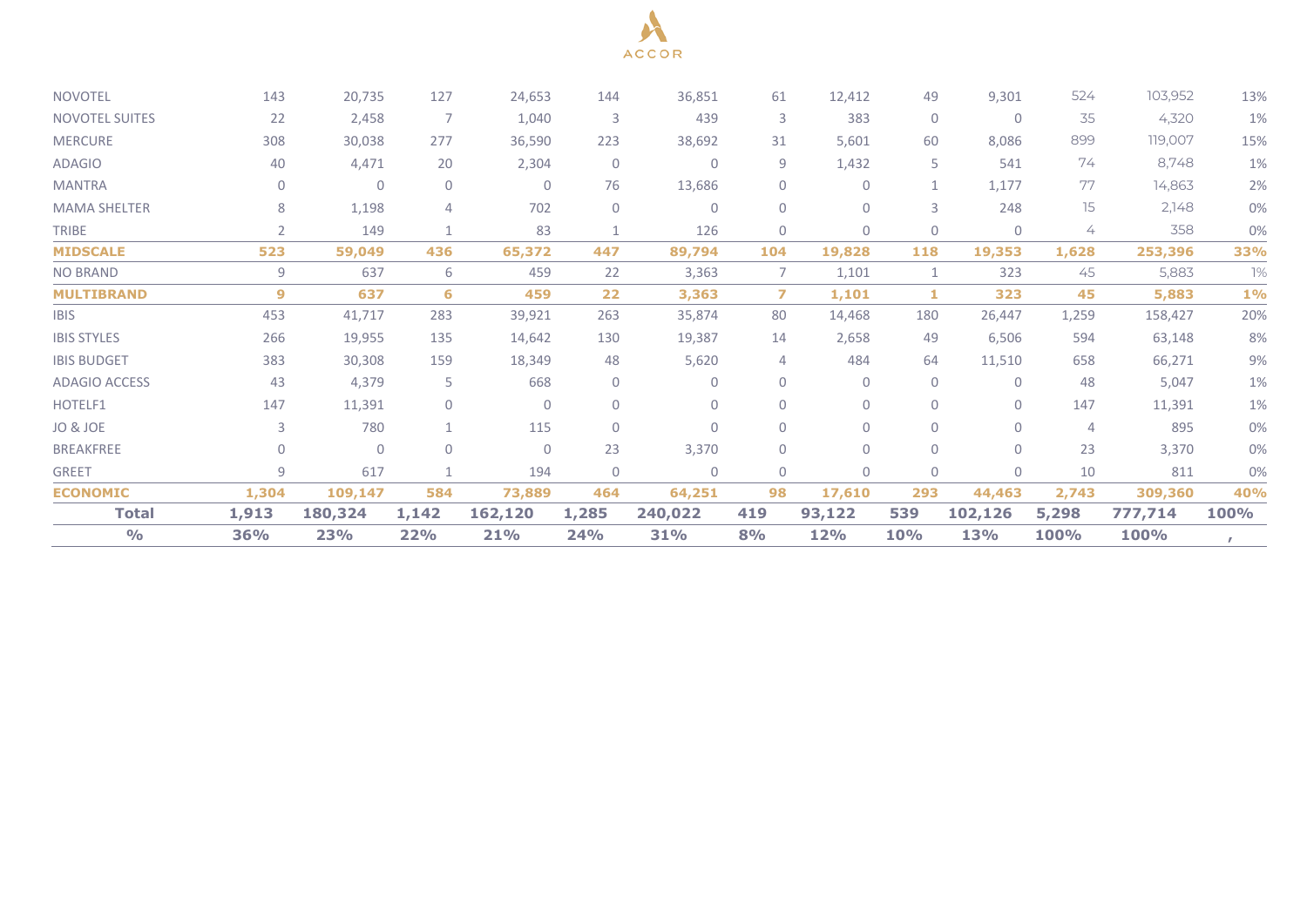

## **Hotel Portfolio – December 2021** (By segment and exploitation mode)

|                             |             |               | <b>Owned</b> |                | <b>Fixed lease</b> |               | <b>Variable lease</b> | Var lease/<br><b>EBITDAR</b> |              | <b>Managed</b> |                | <b>Franchised</b> |                |                | <b>TOTAL</b> | O/O          |
|-----------------------------|-------------|---------------|--------------|----------------|--------------------|---------------|-----------------------|------------------------------|--------------|----------------|----------------|-------------------|----------------|----------------|--------------|--------------|
|                             | <b>AREA</b> | <b>Hotels</b> | <b>Rooms</b> | <b>Hotels</b>  | <b>Rooms</b>       | <b>Hotels</b> | <b>Rooms</b>          | <b>Hotels</b>                | <b>Rooms</b> | <b>Hotels</b>  | <b>Rooms</b>   | <b>Hotels</b>     | <b>Rooms</b>   | <b>Hotels</b>  | <b>Rooms</b> | <b>Rooms</b> |
| <b>RAFFLES</b>              |             | 0             | $\mathbf 0$  | $\mathbf{0}$   | $\mathbf 0$        | $\mathbf{0}$  | $\mathbf{0}$          | $\overline{0}$               | $\mathbf{0}$ | 20             | 2,921          | $\mathbf{0}$      | $\overline{0}$ | 20             | 2,921        | 0%           |
| <b>FAIRMONT</b>             |             | $\mathbf{1}$  | 53           | $\mathbf{0}$   | $\mathbf{0}$       | 0             | $\mathbf 0$           | $\mathbf 0$                  | $\mathbf{0}$ | 81             | 32,202         | 1                 | 258            | 83             | 32,513       | 4%           |
| <b>BANYAN TREE</b>          |             | 0             | $\mathbf 0$  | $\mathbf{0}$   | $\mathbf{0}$       | $\Omega$      | $\mathbf{0}$          | $\mathbf 0$                  | $\mathbf{0}$ | $\overline{2}$ | 341            | $\mathbf{0}$      | $\overline{0}$ | $\overline{2}$ | 341          | 0%           |
| <b>SOFITEL</b>              |             | 2             | 525          | $\mathbf{0}$   | $\mathbf{0}$       | 0             | $\mathbf{0}$          | 1                            | 150          | 115            | 28,680         | $\overline{4}$    | 1,545          | 122            | 30,900       | 4%           |
| <b>RIXOS</b>                |             | 0             | $\mathbf 0$  | $\mathbf{0}$   | $\mathbf 0$        | 0             | $\mathbf{0}$          | $\mathbf 0$                  | $\mathbf{0}$ | 16             | 5,363          | 14                | 4,656          | 30             | 10,019       | 1%           |
| <b>SLS</b>                  |             | 0             | $\mathbf 0$  | $\mathbf{0}$   | $\mathbf{0}$       | 0             | $\mathbf{0}$          | $\mathbf 0$                  | $\mathbf{0}$ | 8              | 2,151          | $\mathbf{1}$      | 297            | 9              | 2,448        | 0%           |
| <b>DELANO</b>               |             | $\mathbf 0$   | $\mathbf{0}$ | $\mathbf{0}$   | $\mathbf{0}$       | $\Omega$      | $\Omega$              | $\mathbf 0$                  | $\Omega$     | $\mathbf{0}$   | $\Omega$       | $\mathbf{1}$      | 1,114          | 1              | 1,114        | 0%           |
| THE ORIGINALS               |             | $\mathbf{0}$  | $\mathbf{0}$ | $\Omega$       | $\Omega$           | $\Omega$      | $\Omega$              | $\mathbf 0$                  | $\Omega$     | $\overline{4}$ | 888            | $\mathbf{1}$      | 71             | 5              | 959          | 0%           |
| <b>REDBURY HOTELS</b>       |             | $\mathbf{0}$  | $\mathbf 0$  | $\mathbf{0}$   | $\mathbf{0}$       | 0             | $\mathbf{0}$          | $\mathbf 0$                  | $\mathbf{0}$ | $\mathbf{0}$   | $\mathbf{0}$   | 2                 | 356            | 2              | 356          | 0%           |
| <b>SO</b>                   |             | 0             | $\mathbf{0}$ | $\mathbf{0}$   | $\mathbf{0}$       | 0             | $\mathbf{0}$          | $\mathbf 0$                  | $\mathbf{0}$ | 9              | 1,408          | $\mathbf{0}$      | $\mathbf{0}$   | 9              | 1,408        | 0%           |
| <b>GLENEAGLES</b>           |             | $\Omega$      | $\mathbf{0}$ | $\Omega$       | $\Omega$           | $\Omega$      | $\Omega$              | $\Omega$                     | $\Omega$     | $\mathbf{1}$   | 233            | $\mathbf{0}$      | $\overline{0}$ | 1              | 233          | 0%           |
| <b>EMBLEMS</b>              |             | $\mathbf{0}$  | $\mathbf 0$  | $\mathbf{0}$   | $\mathbf 0$        | 0             | $\mathbf 0$           | $\mathbf 0$                  | $\mathbf{0}$ | $\mathbf 0$    | $\overline{0}$ | $\mathbf{0}$      | $\overline{0}$ | $\overline{0}$ | $\mathbf 0$  | 0%           |
| <b>FAENA</b>                |             | 0             | $\mathbf 0$  | $\mathbf{0}$   | $\mathbf{0}$       | 0             | $\mathbf{0}$          | $\mathbf 0$                  | $\mathbf{0}$ | $\overline{2}$ | 226            | $\mathbf{0}$      | $\overline{0}$ | 2              | 226          | 0%           |
| <b>HOXTON</b>               |             | 0             | $\mathbf{0}$ | $\mathbf{0}$   | $\mathbf{0}$       | $\Omega$      | $\mathbf{0}$          | $\mathbf 0$                  | $\mathbf{0}$ | 8              | 1,391          | $\overline{2}$    | 357            | 10             | 1,748        | 0%           |
| <b>HYDE</b>                 |             | $\mathbf{0}$  | $\mathbf{0}$ | $\mathbf{0}$   | $\mathbf{0}$       | 0             | $\mathbf{0}$          | $\mathbf 0$                  | $\mathbf 0$  | 2              | 336            | $\mathbf{1}$      | 400            | 3              | 736          | 0%           |
| <b>MONDRIAN</b>             |             | $\mathbf{0}$  | $\mathbf 0$  | $\mathbf{0}$   | $\mathbf 0$        | 0             | $\mathbf{0}$          | 0                            | $\mathbf 0$  | $\overline{4}$ | 921            | 3                 | 523            | 7              | 1,444        | 0%           |
| PULLMAN                     |             | $\mathbf 0$   | $\mathbf{0}$ | $\mathbf{1}$   | 348                | 1             | 143                   | $\overline{2}$               | 1,339        | 110            | 30,937         | 31                | 9,607          | 145            | 42,374       | 5%           |
| <b>MGALLERY</b>             |             | $\mathbf{0}$  | $\mathbf{0}$ | $\mathbf{0}$   | $\Omega$           | $\Omega$      | $\Omega$              | $\mathbf{1}$                 | 111          | 64             | 7,948          | 56                | 4,879          | 121            | 12,938       | 2%           |
| SWISSOTEL                   |             | $\mathbf{0}$  | $\mathbf 0$  | $\mathbf{0}$   | $\mathbf{0}$       | $\mathbf{1}$  | 238                   | $\mathbf 0$                  | $\mathbf{0}$ | 26             | 12,524         | 9                 | 2,359          | 36             | 15,121       | 2%           |
| <b>GRAND MERCURE</b>        |             | $\mathbf{0}$  | $\mathbf{0}$ | $\mathbf{0}$   | $\mathbf{0}$       | 0             | $\mathbf{0}$          | 0                            | $\mathbf{0}$ | 35             | 8,693          | 23                | 4,420          | 58             | 13,113       | 2%           |
| THE SEBEL                   |             | $\Omega$      | $\mathbf{0}$ | $\mathbf{0}$   | $\mathbf{0}$       | $\mathbf{0}$  | $\mathbf{0}$          | $\mathbf 0$                  | $\mathbf{0}$ | 13             | 1,201          | 20                | 1,160          | 33             | 2,361        | 0%           |
| <b>MANTIS</b>               |             | $\mathbf{0}$  | $\mathbf 0$  | $\mathbf 0$    | $\mathbf{0}$       | 0             | $\mathbf{0}$          | 0                            | $\mathbf{0}$ | 21             | 640            | $\overline{2}$    | 14             | 23             | 654          | 0%           |
| <b>ART SERIES</b>           |             | $\mathbf{0}$  | $\mathbf 0$  | 6              | 1,583              | 0             | $\Omega$              | $\mathbf 0$                  | $\mathbf{0}$ | $\mathbf{1}$   | 251            | $\mathbf{0}$      | $\mathbf{0}$   | 7              | 1,834        | 0%           |
| <b>PEPPERS</b>              |             | $\mathbf{0}$  | $\mathbf 0$  | $\overline{2}$ | 178                | 1             | 202                   | 0                            | $\mathbf{0}$ | 22             | 4,259          | 2                 | 104            | 27             | 4,743        | 1%           |
| <b>MOVENPICK</b>            |             | $\Omega$      | $\mathbf{0}$ | $\mathbf{1}$   | 333                | $\mathbf{0}$  | $\mathbf{0}$          | $\mathbf 0$                  | $\mathbf{0}$ | 85             | 20,441         | 25                | 5,125          | 111            | 25,899       | 3%           |
| <b>25 HOURS</b>             |             | $\mathbf 0$   | $\mathbf 0$  | $\mathbf{0}$   | $\mathbf{0}$       | 0             | 0                     | 0                            | $\mathbf{0}$ | 15             | 2,672          | $\mathbf{0}$      | $\mathbf{0}$   | 15             | 2,672        | 0%           |
| <b>LUXURY &amp; UPSCALE</b> |             | 3             | 578          | 10             | 2,442              | 3             | 583                   | 4                            | 1,600        |                | 664 166,627    | 198               | 37,245         |                | 882 209,075  | <b>27%</b>   |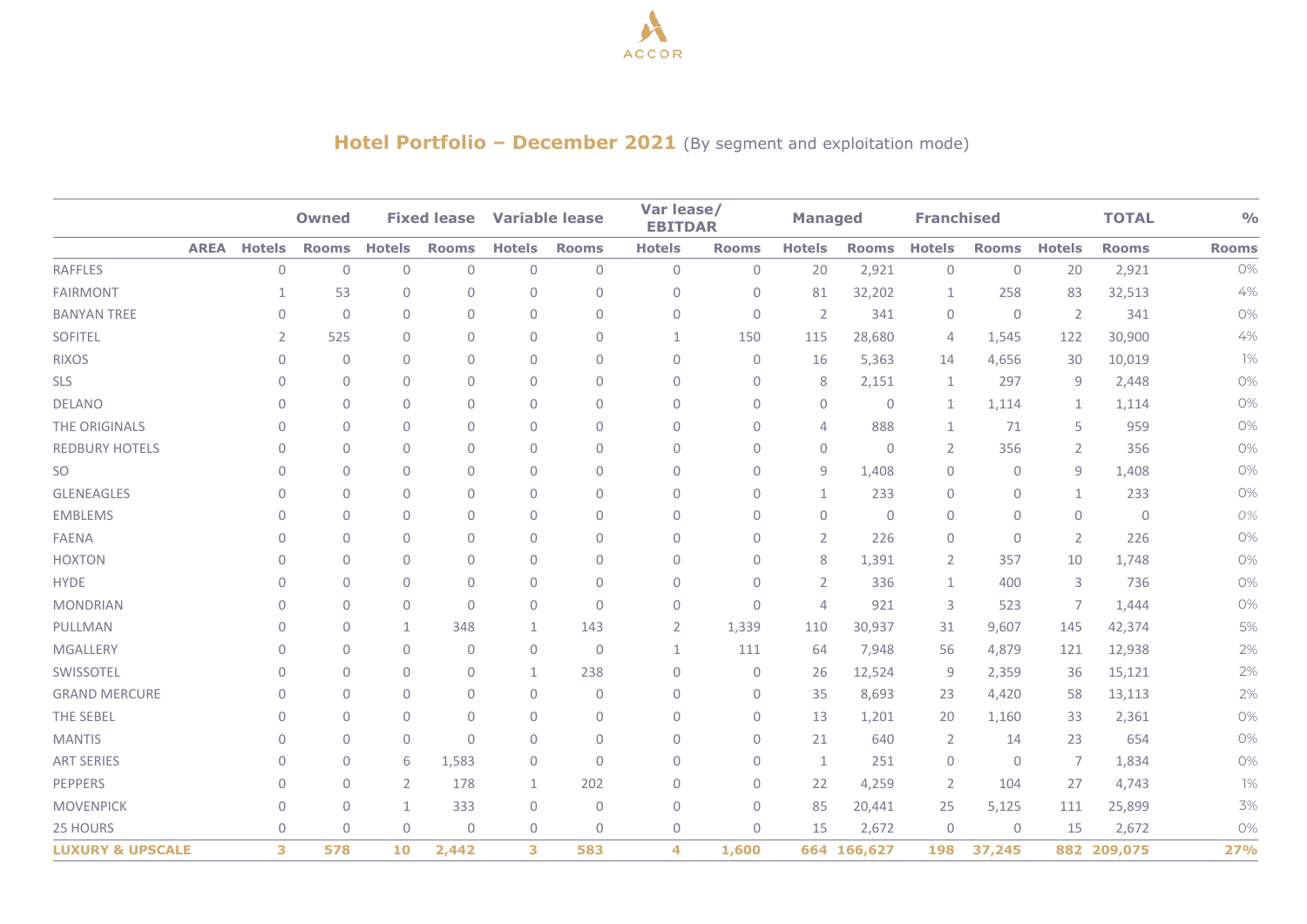